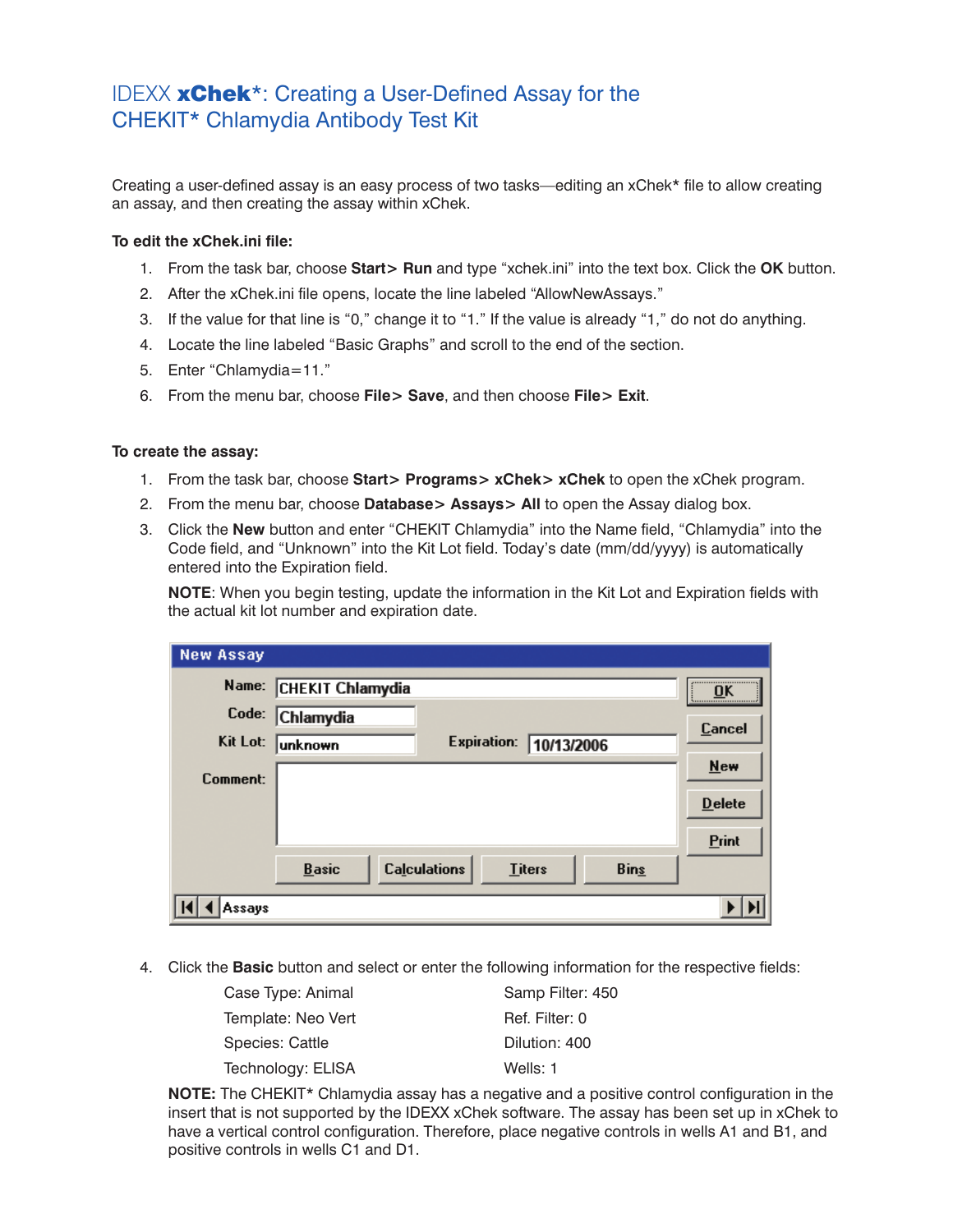| <b>New Assay</b>    |              |                         |     |        |
|---------------------|--------------|-------------------------|-----|--------|
| Case Type: Animal   |              | Samp Filter: 450        |     | ΠK     |
| Template:  NEO Vert |              | Ref Filter: $\boxed{0}$ |     |        |
| Species: Cattle     |              | <b>Dilution:</b>        | 400 | Cancel |
| Technology:         | <b>ELISA</b> | Wells: $\sqrt{1}$       |     |        |

- 5. Click **OK** to save the settings.
- 6. Click the **Calculations** button and select or enter the following information: Formulas:

"S" Part of Ratio: Sample1 - Negative

"P" Part of Ratio: Positive - Negative

"N" Part of Ratio: None

First Calculation:

Variable: S/P

Positive Cutoff: 0.4

Suspect Cutoff: 0.3

Comparison: >=

**NOTE:** xChek does not support the Value % calculation. Instead, xChek calculates an S/P value. The cutoff values have been updated to match the new calculation and the interpretation is the same.

| <b>New Assay</b>                          |                    |                               |             |
|-------------------------------------------|--------------------|-------------------------------|-------------|
| <b>Formulas</b>                           |                    |                               |             |
| "S" Part of Ratio:                        | Sample1 - Negative |                               | <br>ΩK      |
| "P" Part of Ratio:<br>Positive - Negative |                    |                               | Cancel      |
| "N" Part of Ratio:                        | <b>None</b>        | ▼                             |             |
| <b>Blocking Factor:</b><br><b>None</b>    |                    |                               | Reset       |
|                                           |                    |                               |             |
| <b>First Calculation</b>                  |                    | <b>Second Calculation</b>     |             |
| Variable:<br>ls/P                         |                    | Variable:                     | <b>None</b> |
| <b>Positive Cutoff:</b><br> 0.4           |                    | <b>Positive Cutoff:</b><br>١O |             |
| Suspect Cutoff: 0.3                       |                    | <b>Suspect Cutoff:</b><br>10  |             |
| Comparison:<br>$\rangle =$                |                    | Comparison:                   | None        |
|                                           |                    |                               |             |

7. Click **OK** to save these settings, and then click the **OK** button to save the assay to the database. You can now test for antibodies against *Chlamydiophila abortus* using the xChek Assay Management System.

**NOTE:** xChek does not evaluate controls or results for validity when you use a user-defined assay. You must evaluate the results from each assay in accordance with good laboratory practices. To evaluate your assay validity, please refer to the "Reading of Results" section in the insert provided with this test kit.